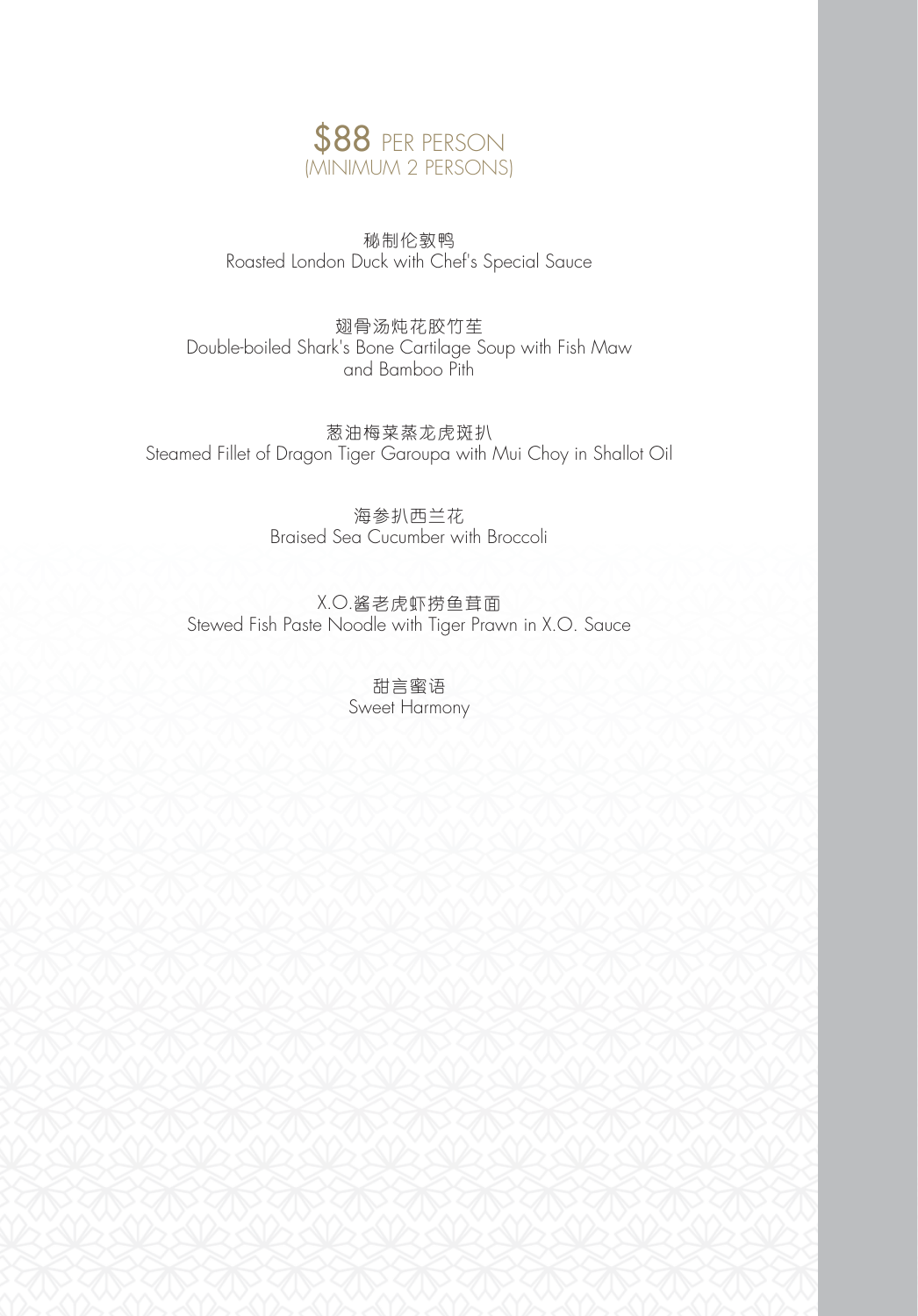

烧猪骨 Roasted Rack of Suckling Pig

京汤炖中鲍翅 Double-boiled Baby Superior Shark's Fin with Essence of Chicken Soup

特酱蒸笋壳鱼扒拼豆腐 Steamed Fillet of Soon Hock with Beancurd in Special Sauce

头抽焗淡水虾皇 Baked Freshwater King Prawn with Superior Soya Sauce

X.O.酱鲍片脆火腩炒拉面 Fried La Mian with X.O. Sauce Sliced Abalone and Crispy Pork

椰盅杨枝白玉冰 Chilled Jelly Royale with Mango, Sago and Pomelo in Young Coconut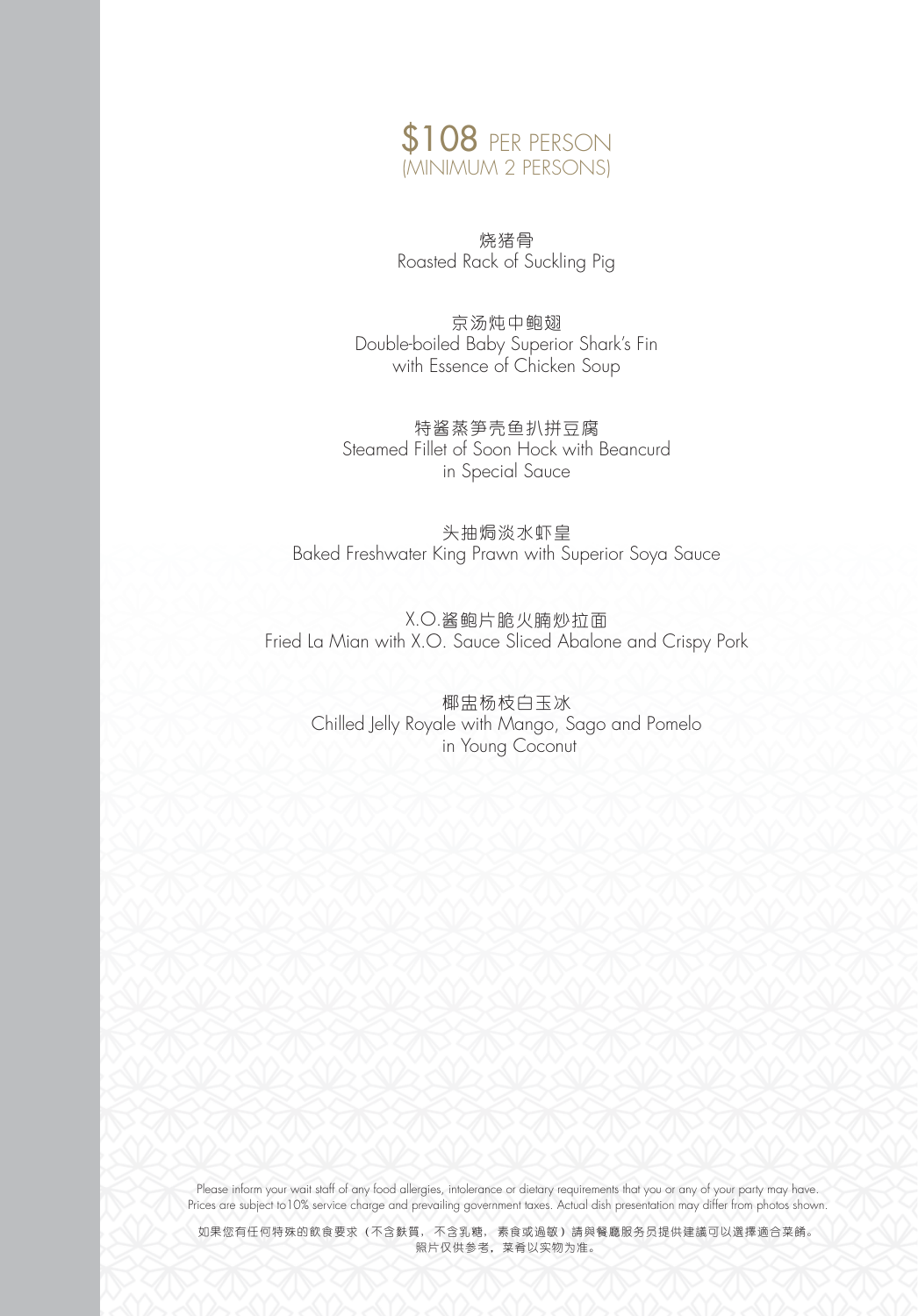

烧猪骨拼伦敦鸭 Roasted Rack of Suckling Pig Accompanied with Roasted London Duck

翅骨汤炖中鲍翅 Double-boiled Baby Superior Shark's Fin in Shark's Bone Cartilage Soup

油浸香脆鲈鱼扒 Deep-fried Fillet of Sea Perch with Superior Soya Sauce

原粒澳洲四头鲍鱼伴芦笋 Braised Australian 4-Head Abalone accompanied with Asparagus

X.O.酱焗淡水虾皇拼脆生面 Crispy Noodle with Baked Freshwater King Prawn in X.O. Sauce

> 椰盅炖雪蛤 Double-boiled Hasma in Young Coconut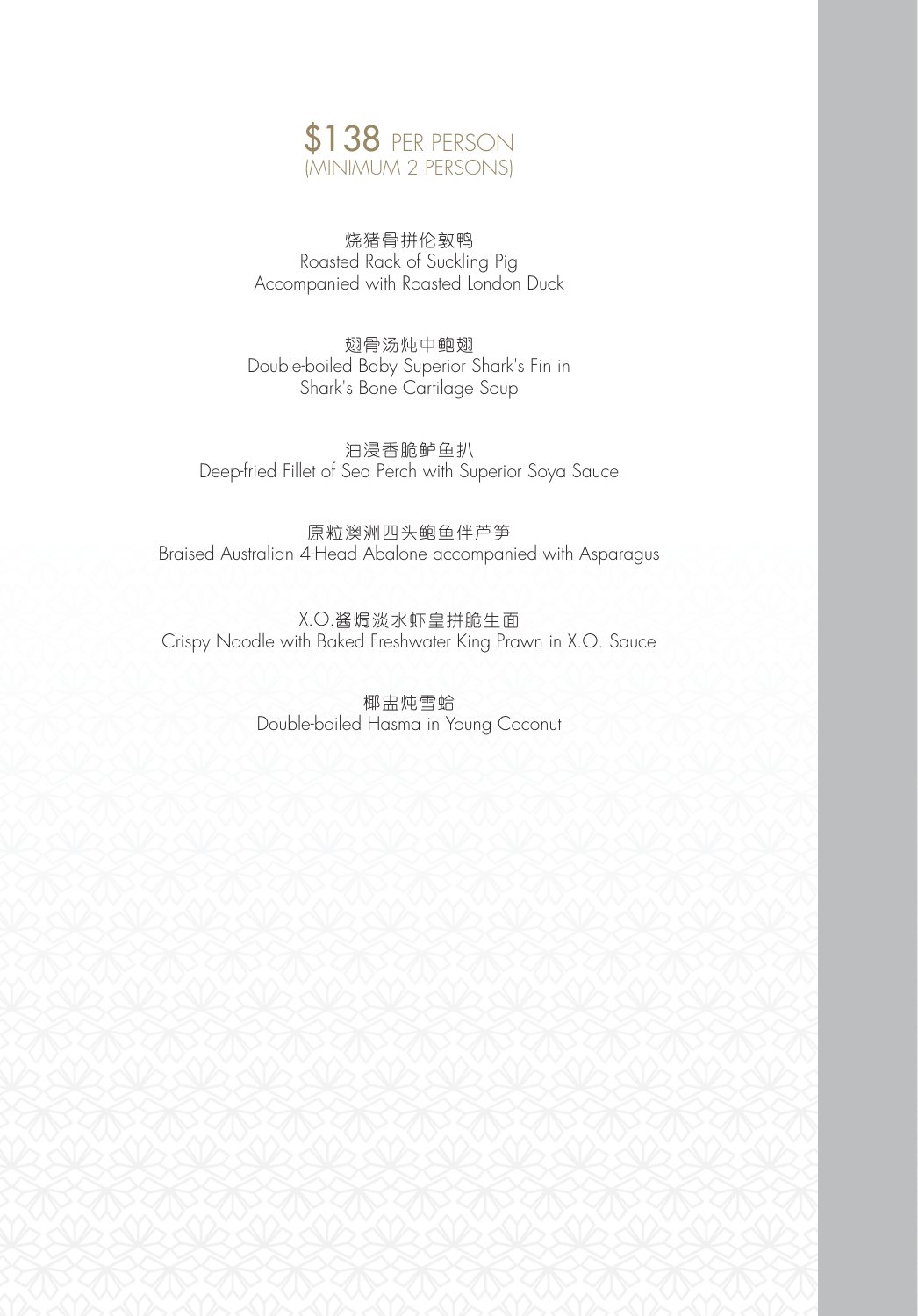

# 北京烤填鸭 Roasted Peking Duck

翅骨汤炖鱼翅 Double-boiled Shark's Fin in Shark's Bone Cartilage Soup

> 头抽焗老虎虾 Baked Tiger Prawn with Superior Soya Sauce

剁椒蒸巴丁鱼 Steamed Pa Ting Fish with Chili Chips and Preserved Bean Paste

黑松露野菌炒芦笋 Stir-fried Asparagus with Mushroom and Black Truffle

X.O.酱鸭丝干炒面线 Fried Mian Xian with Shredded Duck in X.O. Sauce

杨枝白玉冰 Chilled Jelly Royale with Mango, Sago and Pomelo

> 马来松糕 Steamed Sponge Cake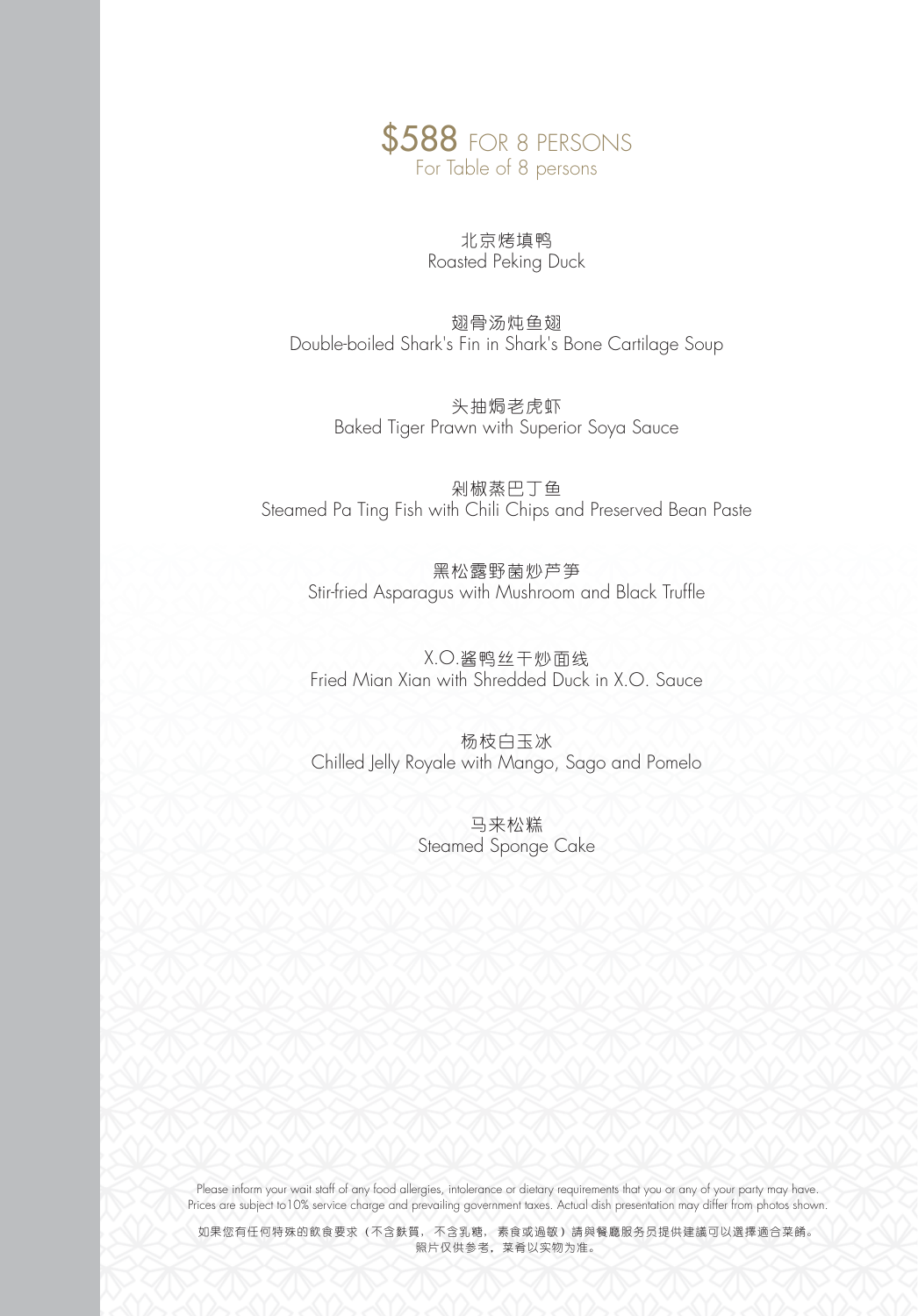

金陵片皮乳猪 Roasted Golden Suckling Pig

浓炖鸡汤中鲍翅 Double-boiled Baby Superior Shark's Fin in Chicken Stock

黑松露酱鱼子香煎带子 Pan-fried Scallop with Truffle Sauce and Fish Roe

青芒果柚子脆笋壳 Deep-fried Soon Hock with Green Mango and Yuzu Sauce

> 干爆肉酱炒老虎虾 Stir-fried Tiger Prawn with Minced Meat Sauce

猪丝梅菜煲饭(二度) Steamed Rice with Shredded Suckling Pig Meat and Preserved Vegetables (2nd Serving)

> 椰盅白玉冰 Chilled Jelly Royale in Young Coconut

> > 千层糕 Steamed Layered Cake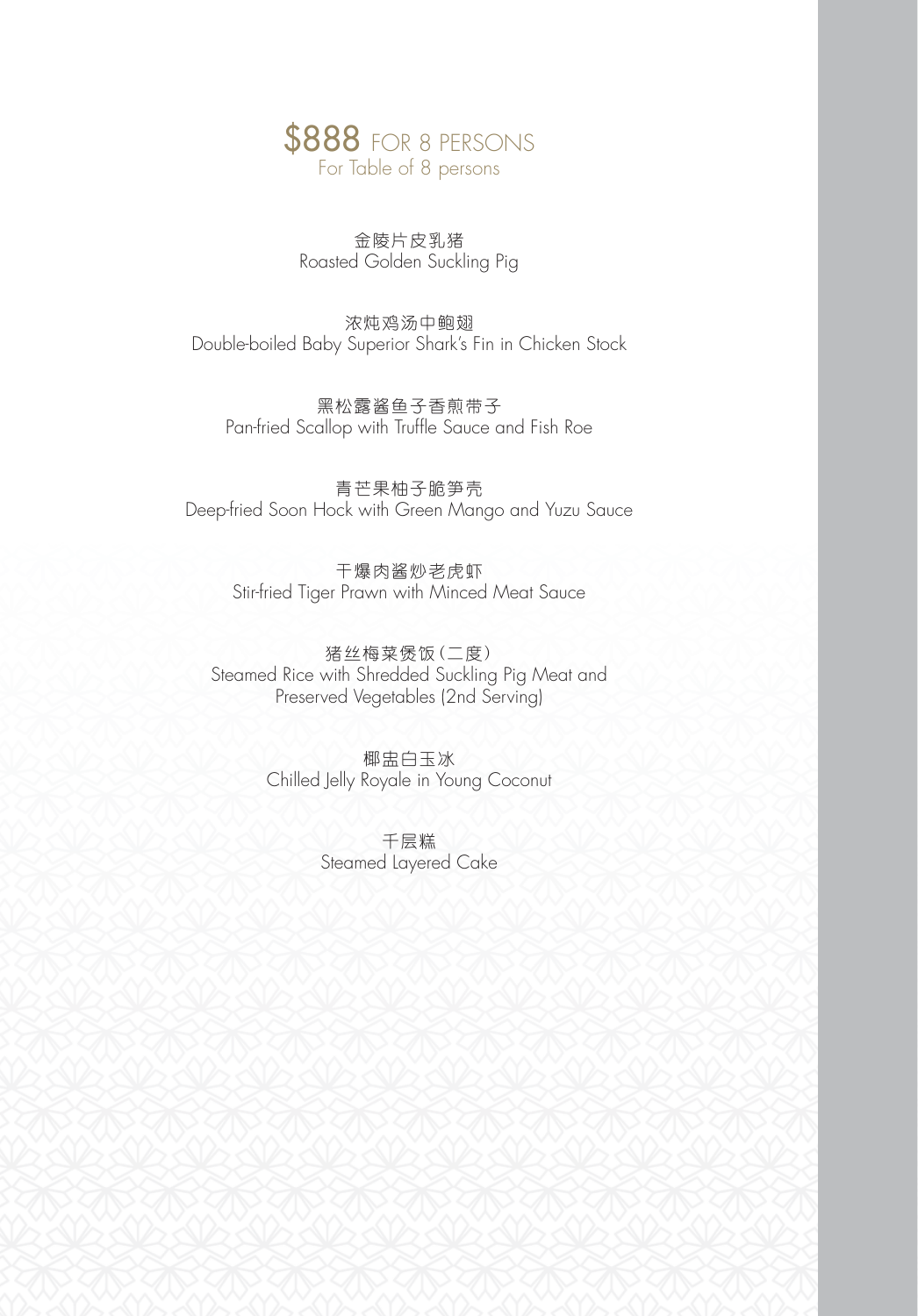

北京烤填鸭 Roasted Peking Duck

金菇蟹肉推中鲍翅 Braised Baby Superior Shark's Fin with Golden Mushroom and Crabmeat

> 奶沙虾球拼芥末虾球 Fried Prawns in Two Styles (Crispy Milk and Wasabi Salad Cream)

姜茸蒸巴丁鱼 Steamed Pa Ting Fish with Minced Ginger and Superior Soya Sauce

瑶柱带子扒鲜菇时蔬 Braised Scallop, Conpoy, Mushroom with Seasonal Vegetables

> 干爆火鸭丝煲饭 Claypot Rice with Shredded Duck Meat

白玉冰 Chilled Jelly Royale with Julienne of Coconut

> 马来松糕 Steamed Sponge Cake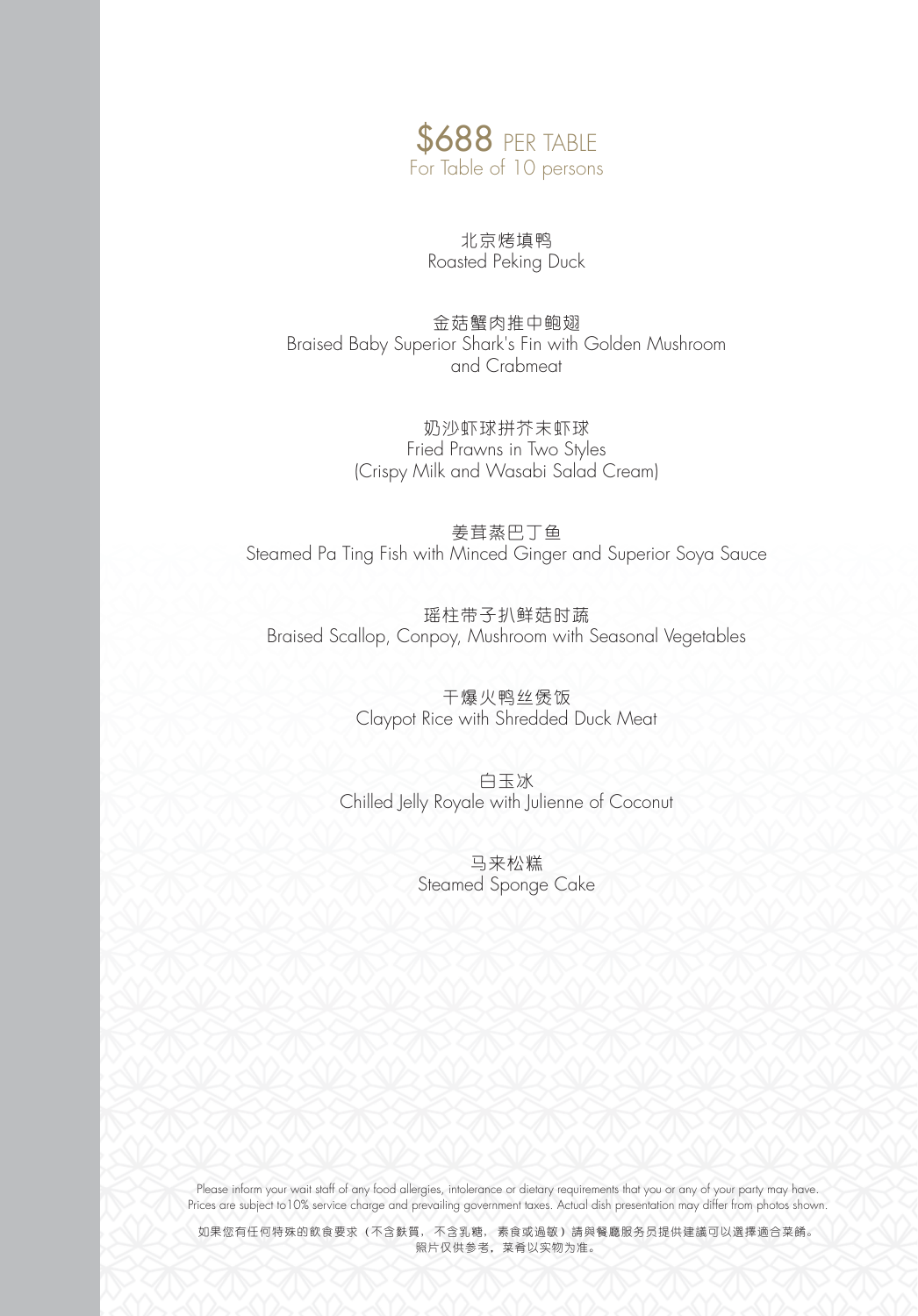

脆烤伦敦鸭 Roasted London Duck

螺头汤炖中鲍翅 Double-boiled Baby Superior Shark's Fin with Sea Whelk Soup

> 潮式蒸龙虎斑 Steamed Dragon Tiger Garoupa in Teochew Style

上汤焗淡水虾皇伴芦笋 Wok-baked Freshwater King Prawn with Superior Stock and Asparagus

鲜蟹肉带子扒自制豆腐苋菜 Braised Homemade Beancurd with Local Spinach, Scallop and Crabmeat Sauce

> 海鲜粒干炒面线 Fried Mian Xian with Diced Seafood

杨枝白玉冰 Chilled Jelly Royale with Mango, Sago and Pomelo

> 千层糕 Steamed Layered Cake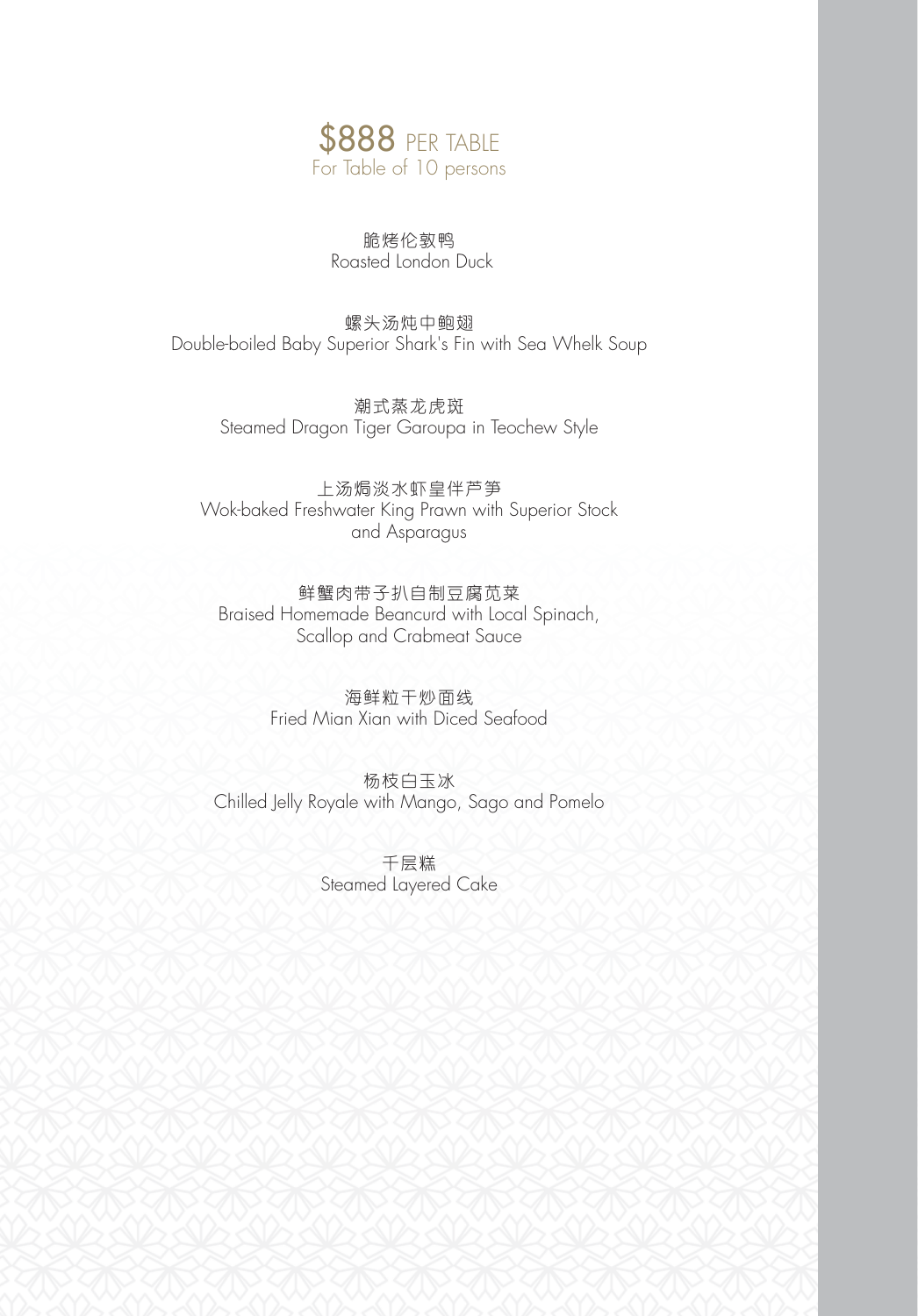

## 生捞鲍鱼角拼脆烤伦敦鸭 Marinated Sliced Abalone Wedge accompanied with Roasted London Duck

迷你台式佛跳墙 Double-boiled Mini Buddha Jump over the Wall

油浸笋壳鱼 Deep-fried Soon Hock with Superior Soya Sauce

陈年醋煎黑豚肉扒 Pan-fried Kurobuta Pork Chop with Aged Vinegar

香煎带子豆腐扒苋菜 Braised Local Spinach with Scallop and Beancurd

上汤焗老虎虾伴脆面球 Wok-baked Tiger Prawn with Superior Stock and Crispy Noodle

> 黑糯米雪糕 Chilled Black Glutinous Rice with Ice-cream

> > 千层糕 Steamed Layered Cake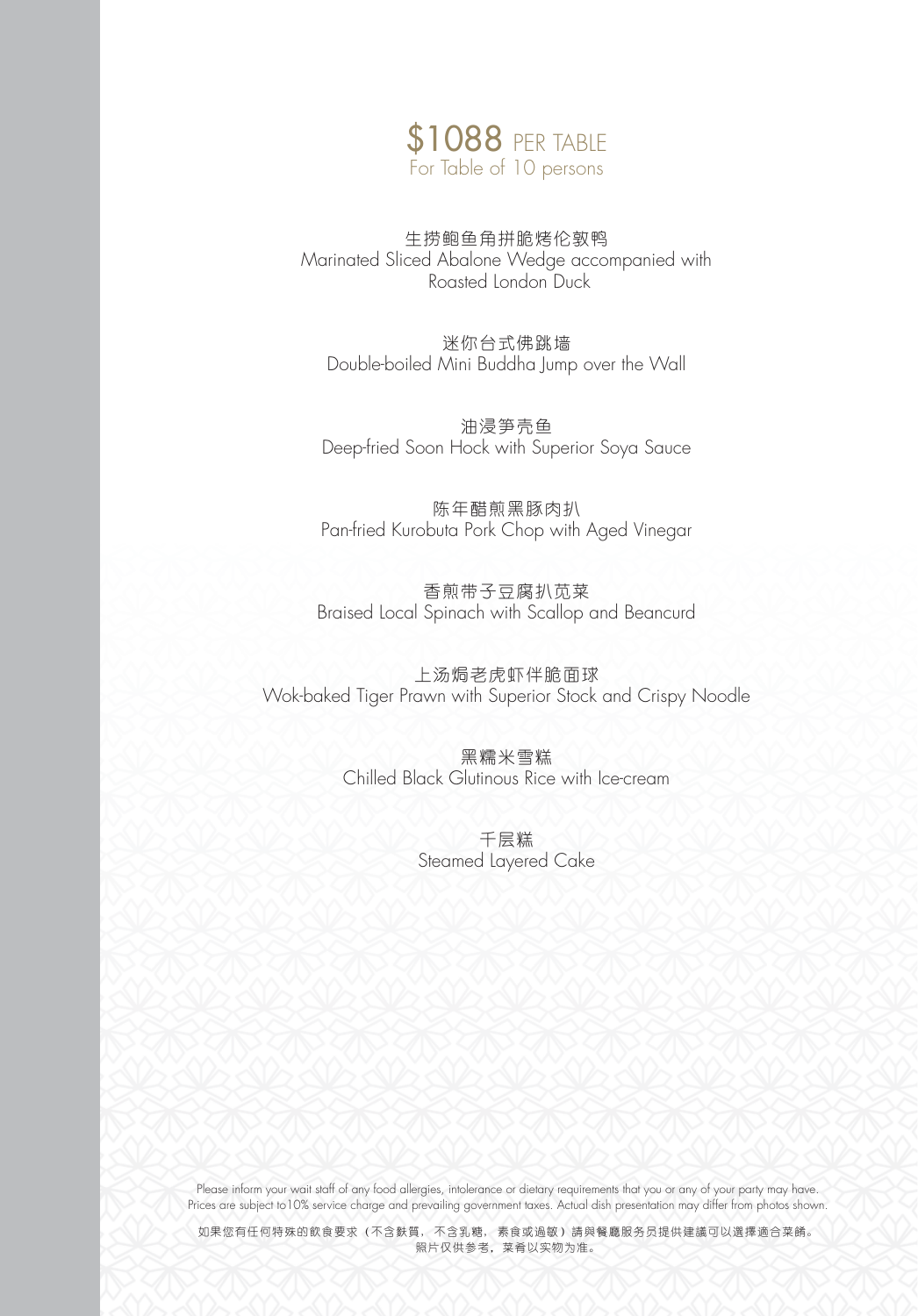

烧猪骨 Roasted Rack of Suckling Pig

翅骨汤炖中鲍翅 Double-boiled Baby Superior Shark's Fin in Shark's Bone Cartilage Soup

剁椒蒸河巴丁 Steamed Pa Ting Fish with Chili Chips and Preserved Bean Paste

黑松露香煎澳洲带子 Pan-fried Australian Scallop with Truffle Oil

八头鲍鱼扒自制豆腐苋菜 Braised 8-Head Abalone with Homemade Beancurd and Local Spinach

X.O.酱焗蟹钳捞菠菜面 Wok-baked Deshelled Crab Claw with Spinach Noodle in X.O. Sauce

> 椰盅白玉冰 Chilled Jelly Royale in Young Coconut

> > 千层糕 Steamed Layered Cake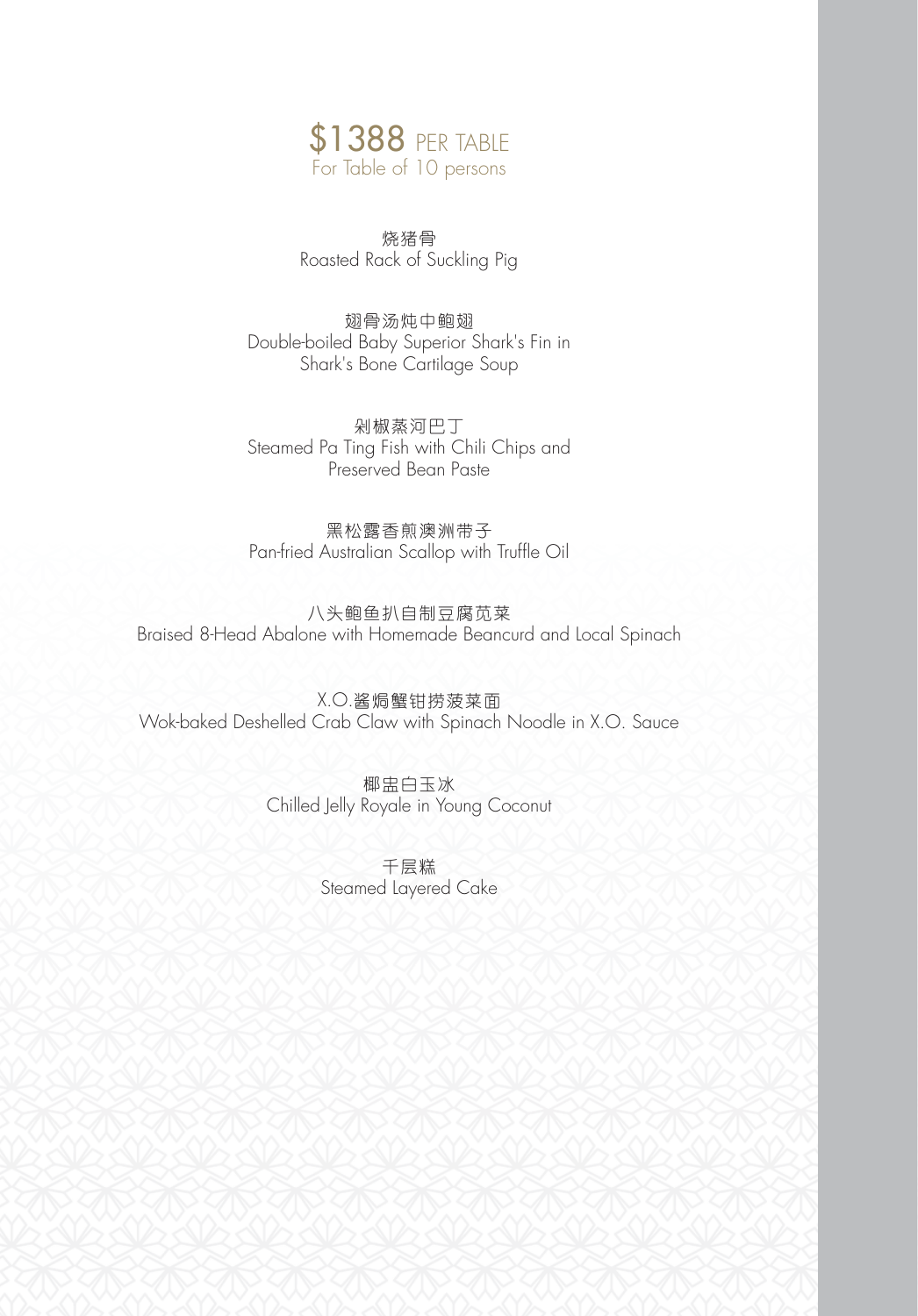

金陵片皮乳猪 Roasted Golden Suckling Pig

京汤原只鸡炖中鲍翅 Double-boiled Baby Superior Shark's Fin with Whole Chicken Soup

油浸U形笋壳 Deep-fried U-Shape Soon Hock with Superior Soya Sauce

鸡油花雕蛋白蒸龙虾 Steamed Baby Lobster with Egg White and Chinese Wine

> 三头鲍鱼捞生面 Stewed Noodle with 3-Head Abalone

椰盅雪蛤官燕 Double-boiled Bird's Nest and Hasma in Young Coconut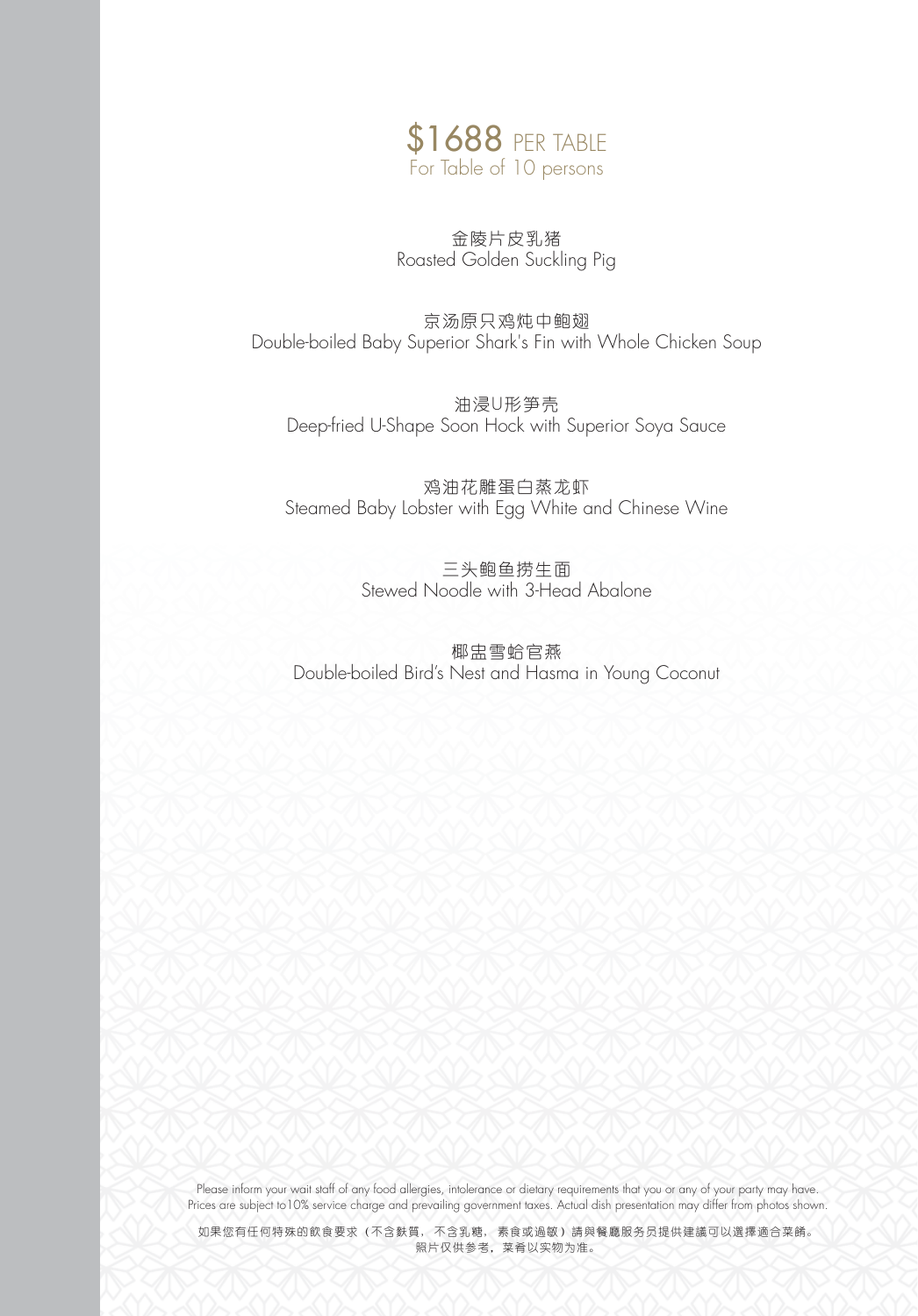

金陵片皮乳猪 Roasted Golden Suckling Pig

干捞中鲍翅(跟上汤) Braised Baby Superior Shark's Fin with Brown Sauce (Served with Superior Soup)

清蒸东星斑 Steamed Dong Xing Garoupa with Superior Soya Sauce

> 堂煮二头鲍鱼伴芦笋 Braised 2-Head Abalone with Asparagus

X.O.酱龙虾炒鱼茸面 Fried Fish Paste Noodle with Lobster in X.O. Sauce

椰盅炖金丝燕 Double-boiled Almond Cream with Bird's Nest in Young Coconut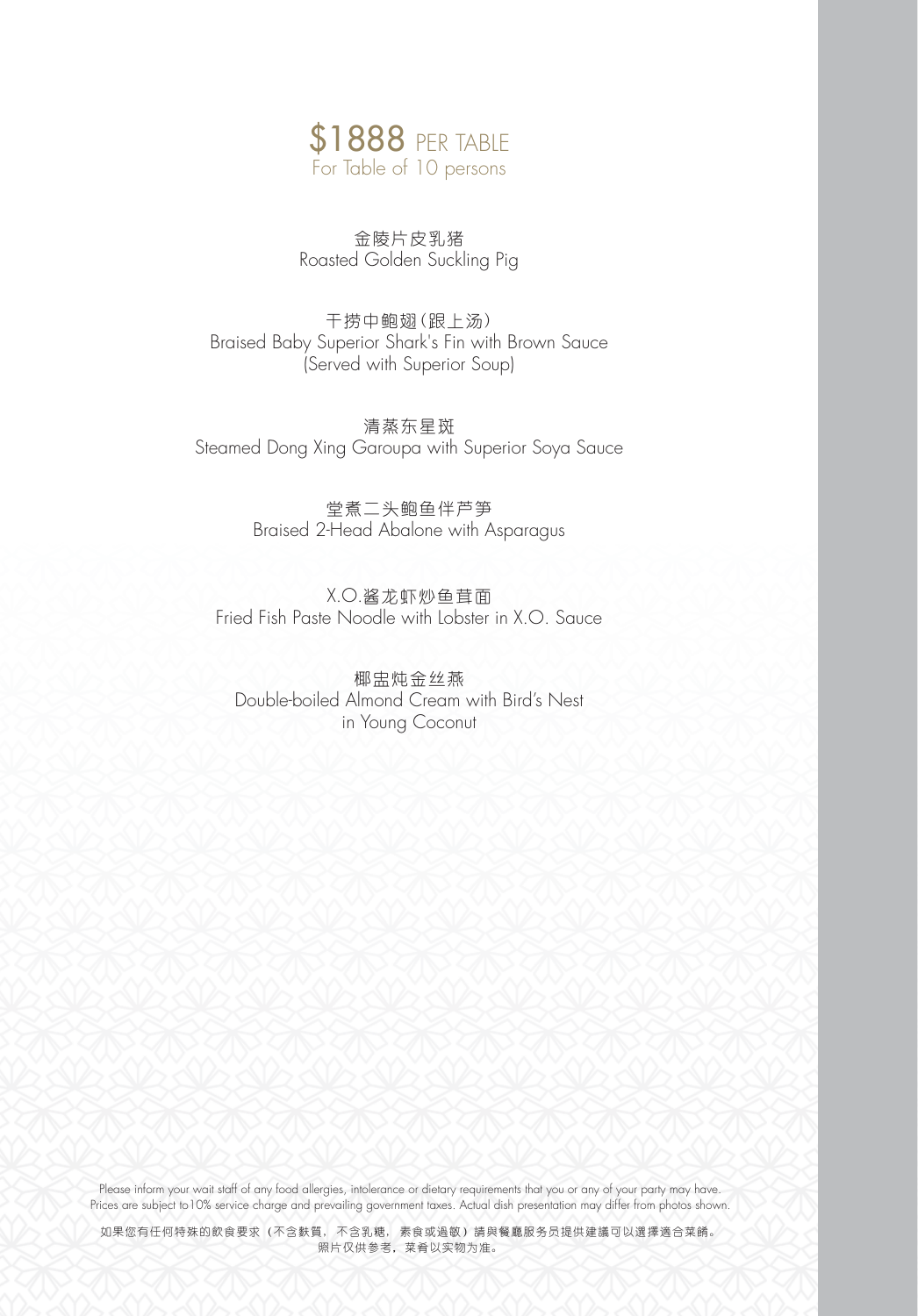# CONTACT DETAILS

### **Restaurants**

#### **PG @ OCBC Centre**

OCBC Centre 65 Chulia Street #33-01 OCBC Centre Singapore 049513 Tel : 6535 7833 Fax : 6532 6733

#### **PG @ ChinaTown Point**

113 New Bridge Road #02-36 ChinaTown Point Singapore 059413 Tel : 6702 0603 Fax : 6702 0608

## **PG @ The Metropolis**

9 North Buona Vista Drive #02-02 The Metropolis Tower 1 Singapore 138588 Tel : 6334 7833 Fax : 6334 6533

## **PG @ Changi Airport T2**

60 Airport Boulevard #036-084 Changi Airport Terminal 2 (Departure Hall) Singapore 819643 Tel : 6386 3033 Fax : 6385 3033

## **PG @ Thomson Plaza**

301 Upper Thomson Road #01-88 Thomson Plaza Singapore 574408 Tel : 6451 3233 Fax : 6451 0509

#### **PG @ Hotel Miramar**

401 Havelock Road Hotel Miramar Level 3 Singapore 169631 Tel : 6736 3833 Fax : 6235 6833

#### **PG @ NTU**

76 Nanyang Drive BLK N2.1 #02-01B Singapore 637331 Tel : 6219 9398 Fax : 6314 3033

#### **Private Catering**

401 Havelock Road Hotel Miramar #04-03 Singapore 169631 Tel : 6252 9833 Email: banquet@peachgarden.com.sg

www.peachgarden.com.sg www.peachgardencatering.com.sg www.peachgardeneshop.com